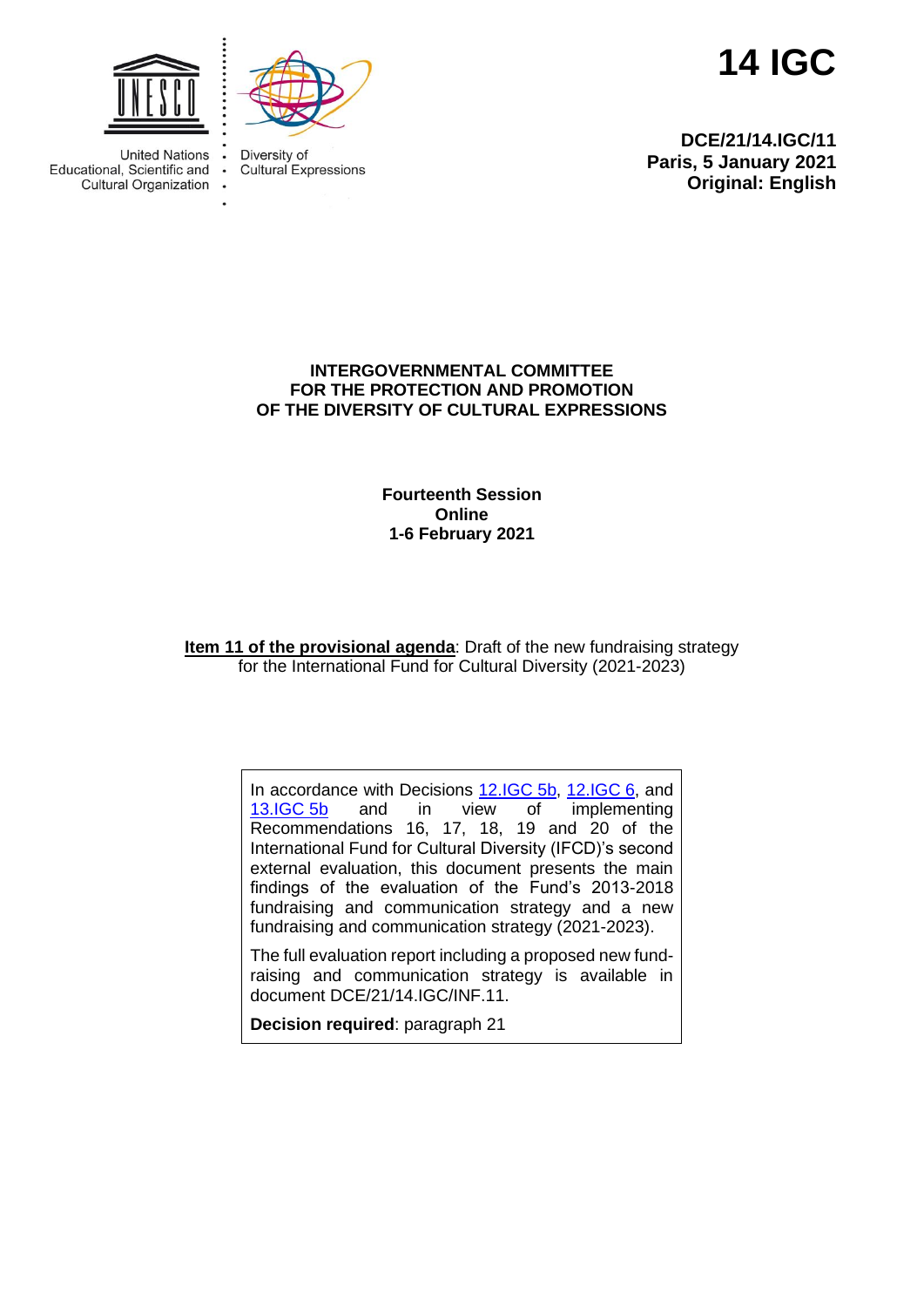# **I. Background**

- 1. Paragraph 22 of the Guidelines on the use of the resources of the International Fund for Cultural Diversity (hereinafter "the IFCD") states that an evaluation of the IFCD shall be carried out every five years. Following the first evaluation, conducted by the UNESCO Internal Oversight Service (IOS) in 2012, the Intergovernmental Committee for the Protection and the Promotion of the Diversity of Cultural Expressions (hereinafter "the Committee") adopted 30 out of 35 proposed recommendations at its sixth session. It also adopted the IFCD's first fundraising and communication strategy (hereinafter "the 2013-2018 fundraising and communication strategy") and requested the Secretariat to undertake fundraising activities [\(Decision](https://en.unesco.org/creativity/sites/creativity/files/sessions/221094e.pdf) 6.IGC 6). All the recommendations from the first evaluation have been implemented.
- 2. The second external evaluation of the IFCD was carried out in 2017 and its results were presented to the Committee at its eleventh session in December 2017. The Committee asked the Secretariat to prepare an analysis of the potential impact of the recommendations of the second external evaluation and present it at its following session (Decision [11.IGC 7b\)](https://en.unesco.org/creativity/sites/creativity/files/sessions/11igc_decisions_en.pdf).
- 3. At its twelfth session in December 2018, the Committee took note of the report on the impact of the recommendations of the IFCD's second external evaluation and its recommended implementation actions [\(DCE/18/12.IGC/6](https://en.unesco.org/creativity/sites/creativity/files/12igc_6_recommendation_review_en.pdf) and [DCE/18/12.IGC/INF.5\)](https://en.unesco.org/creativity/sites/creativity/files/12igc_inf5_en.pdf). It adopted 17 of the 21 recommendations and identified eight recommendations as strategic priorities (Annex to Decision [12.IGC 6\)](https://en.unesco.org/creativity/sites/creativity/files/12igc_decisions_en.pdf). Of the eight priority recommendations, the following five specifically concern fundraising and communication:
	- **Recommendation 16:** "To review the current Committee's fundraising strategy to ensure that it dedicates more attention to the contributions of Parties and their engagement in a more tailored manner, recognizing that not all Parties have the same capacities and resources."
	- **Recommendation 17**: "To work towards meeting the target contribution of 1% (Art. 18.3 and 18.7) to strengthen the sustainability of the Fund and overturn the static trend of the last 5 years."
	- **Recommendations 18**: "To strengthen the IFCD's fundraising strategy by incorporating an analytical dimension that ensures an explicit connection between communication products and concrete fundraising targets (especially those related to Parties' contributions)."
	- **Recommendation 19:** "To modify the current success target of 50% of contributing countries so that instead of focusing on ensuring that at least half of the Parties to the Convention give to the Fund, regular amounts are sought in line with the suggested 1% (Art. 18.3 and 18.7)."
	- **Recommendation 20**: "To strengthen the use of communication materials on the IFCD. The first suggested step is to conduct an analysis of the implementation of the different phases of the Communication Strategy to understand what has worked and what requires improvement."
- 4. The Committee authorized the Secretariat to use unassigned IFCD funds for the implementation of the priority recommendations (Decisions 12.IGC [5b and 12.IGC](https://en.unesco.org/creativity/sites/creativity/files/12igc_decisions_en.pdf) 6), including the evaluation of the 2013-2018 fundraising and communication strategy and the development of a new strategy (Recommendation 20). An overview of the implementation status of all adopted recommendations is presented in document DCE/22/14.IGC/9.
- 5. In line with [Decision 12.IGC](https://en.unesco.org/creativity/sites/creativity/files/12igc_decisions_en.pdf) 6, the Secretariat launched an open call for proposals in August 2019 and contracted the Consortium of IZI S.P.A (Italy) and International Fundraising Consultancy (United Kingdom) to undertake an evaluation of the 2013-2018 fundraising and communication strategy and to design a new strategy. This document presents the findings of the evaluation and a proposal for the IFCD's new fundraising and communication strategy.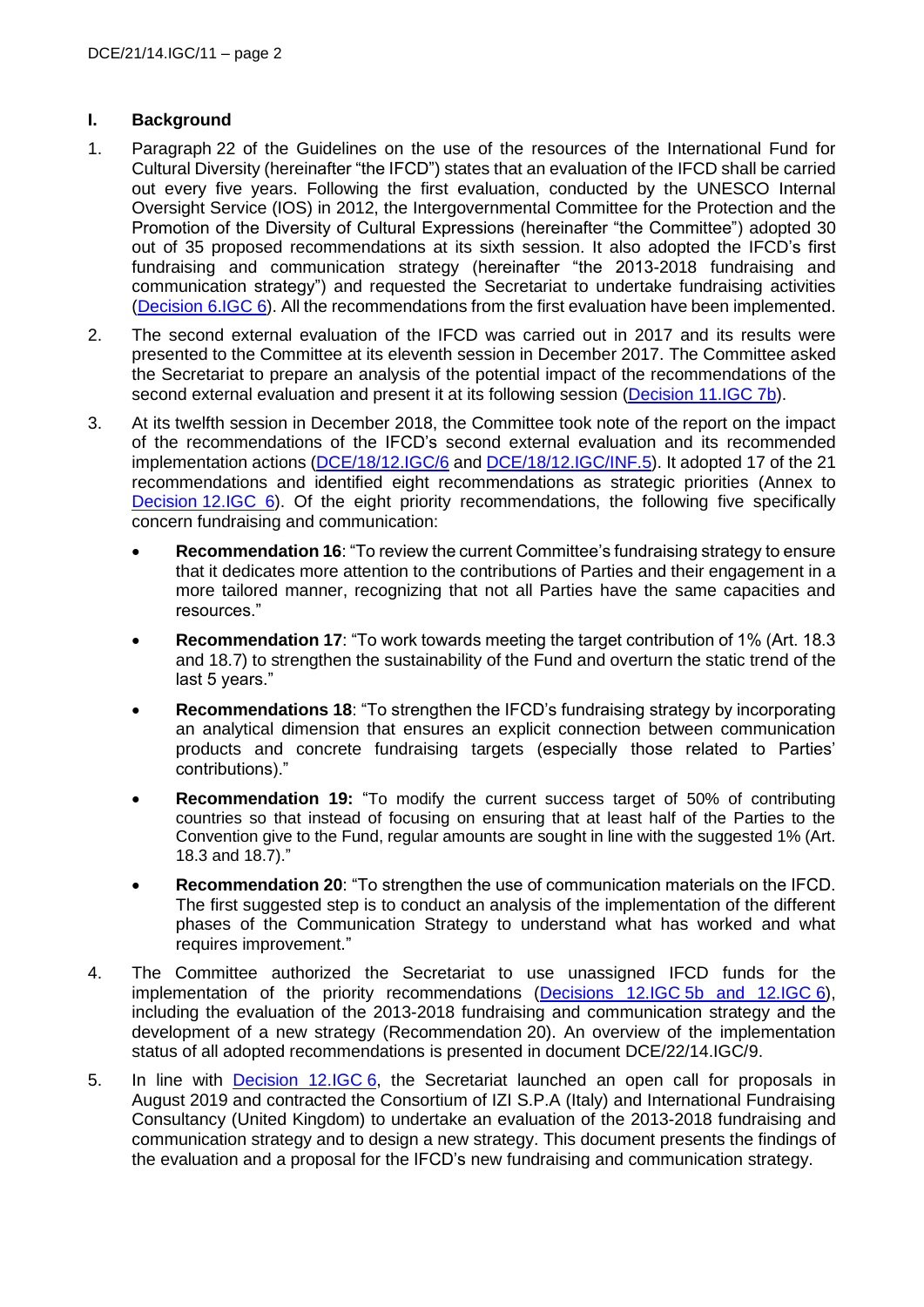6. At this session, the Committee is invited to take note of the results of the evaluation of the 2013-2018 fundraising and communication strategy and to examine a second IFCD fundraising and communication strategy for the period 2021-2023 in view of its possible adoption.

### **II. Findings of the evaluation of the 2013-2018 IFCD fundraising and communication strategy**

- 7. The first part of document DCE/21/14.IGC/INF.11 presents the results of the evaluation of the 2013-2018 fundraising and communication strategy. It reports on the overall quality of the strategy and its outcomes. To recall, the 2013-2018 fundraising strategy aimed to:
	- a. Triple the IFCD's annual income over five years, from an annual average baseline of US\$800,000 to US\$2.8 million in 2018.
	- b. Secure IFCD contributions from at least 50% of Parties.
	- c. Secure at least 6 private sector partnerships that would provide 30% of the IFCD's resources.
- 8. While the fundraising component of the 2013-2018 strategy targeted three main audiences (Parties, the private sector and philanthropists), its communication component was directed to a larger audience, with the main message being "*what is the fund and what does it do?*" rather than "why" diversity of cultural expressions matters and "how" does the work of the IFCD support those objectives.
- 9. The 2013-2018 fundraising and communication strategy was composed of three distinct phases:
	- a. Phase 1: Strategy development and communication to strengthen the IFCD brand, including the design of specific communication tools and the development of a "case for funding" approach.
	- b. Phase 2: Establishment of partnerships with the private sector and high net worth individuals (HNWI), and the implementation of a communication campaign.
	- c. Phase 3: The development and implementation of global and media partnerships to stimulate private sector and philanthropist donations.
- 10. The main findings of the evaluation of the 2013-2018 fundraising and communication strategy can be summarized as follows:
	- a. **The strategy did not meet its targets of tripling the IFCD's annual income and of securing six private sector partnerships (including with High Net Worth Individuals) that would provide 30% of the IFCD's resources by 2018.** As can be seen in Figure 1 below, during the strategy's 5-year implementation period, the level of annual income remained at the baseline (US\$800,000). Almost all of the funds were still generated by Parties' voluntary contributions; contributions from the private sector totalled only US\$14,736. The evaluation identified as the main reason for this limited performance the lack of specialised staff within the Secretariat responsible for implementing the strategy. The evaluation notes that the limited results of the strategy cannot be ascribed to its design. Rather, they are due to a series of constraints during the implementation process, for the most part stemming from a lack of human and financial resources, which explains the absence of a structured monitoring process and the failure to conduct an external mid-review of the strategy, as originally planned.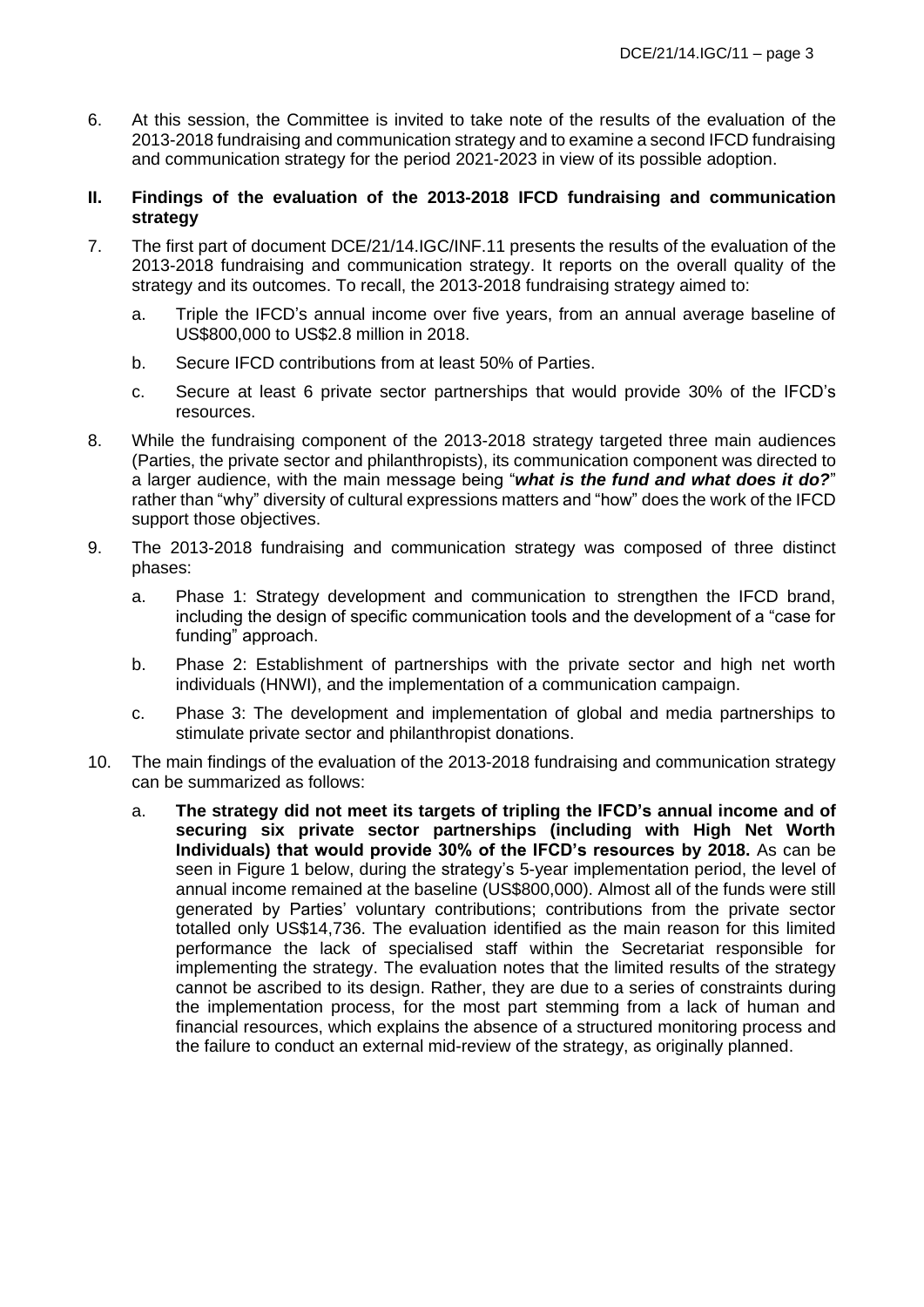

**Figure 1: Contributions to the IFCD from 2013 to 2018<sup>1</sup>**

- b. **The 2013-2018 fundraising and communication strategy was effective in increasing the number of Parties that contribute to the Fund.** The number of Parties that had contributed at least once to the IFCD increased from 19 in 2012 to 72 in 2018, representing 49% of the overall number of Parties to the 2005 Convention as of 31 December 2018 (145). The evaluation also notes that 79% of Parties that contributed to the Fund gave an amount that was more than 1% of their overall contribution to UNESCO; globally, the average annual amount contributed by Parties was around 1.7% of their total annual contribution to UNESCO. In some cases, this average percentage has been significantly higher than 1%. The evaluation notes that the IFCD's top 10 donors between 2013 and 2018 provided 80% of the total amount of contributions. It further highlights that of the overall amount collected during the 2013-2018 period (US\$4,477,897), 65% came from Parties located in Western Europe and North America, 19% from Latin America and the Caribbean and 12% from the Asia and Pacific region. The evaluation also notes that countries from Eastern Europe contribute more regularly to the Fund. Although the contributions cannot be considered crucial for the functioning of the Fund, they may be an indicator of the increasing attention that these countries place on the IFCD.
- c. **The communication assets foreseen in the 2013-2018 strategy were produced<sup>2</sup> .** Most planned communication activities were also carried out and the IFCD's audience reach was enhanced through new publications and communication channels. While the communication component of the strategy was deployed in a positive way, its impact on the fundraising objectives and on the establishment of new partnerships was low due to a lack of monitoring, the absence of an overall vision, and the lack of targeted communication.
- d. **The majority of Parties interviewed by the evaluators expressed satisfaction with the level of information provided about the implementation of IFCD projects**. The main donors, Parties from developed countries with a long tradition of supporting

<sup>1.</sup> <https://en.unesco.org/creativity/ifcd/support/parties>

<sup>2.</sup> These include electronic newsletters (e-updates) containing information on activities conducted by projects financed from September 2012 to November 2016; a new version of the IFCD annual brochure, providing main results of projects from 2012 onwards; one corporate video and three multimedia stories, produced in English, French and Spanish and presenting a selection of funded projects across three areas of intervention (capacity building, market access, policy action and skills development); and a revamped IFCD website, with a special section dedicated to fundraising, titled "Support the Fund".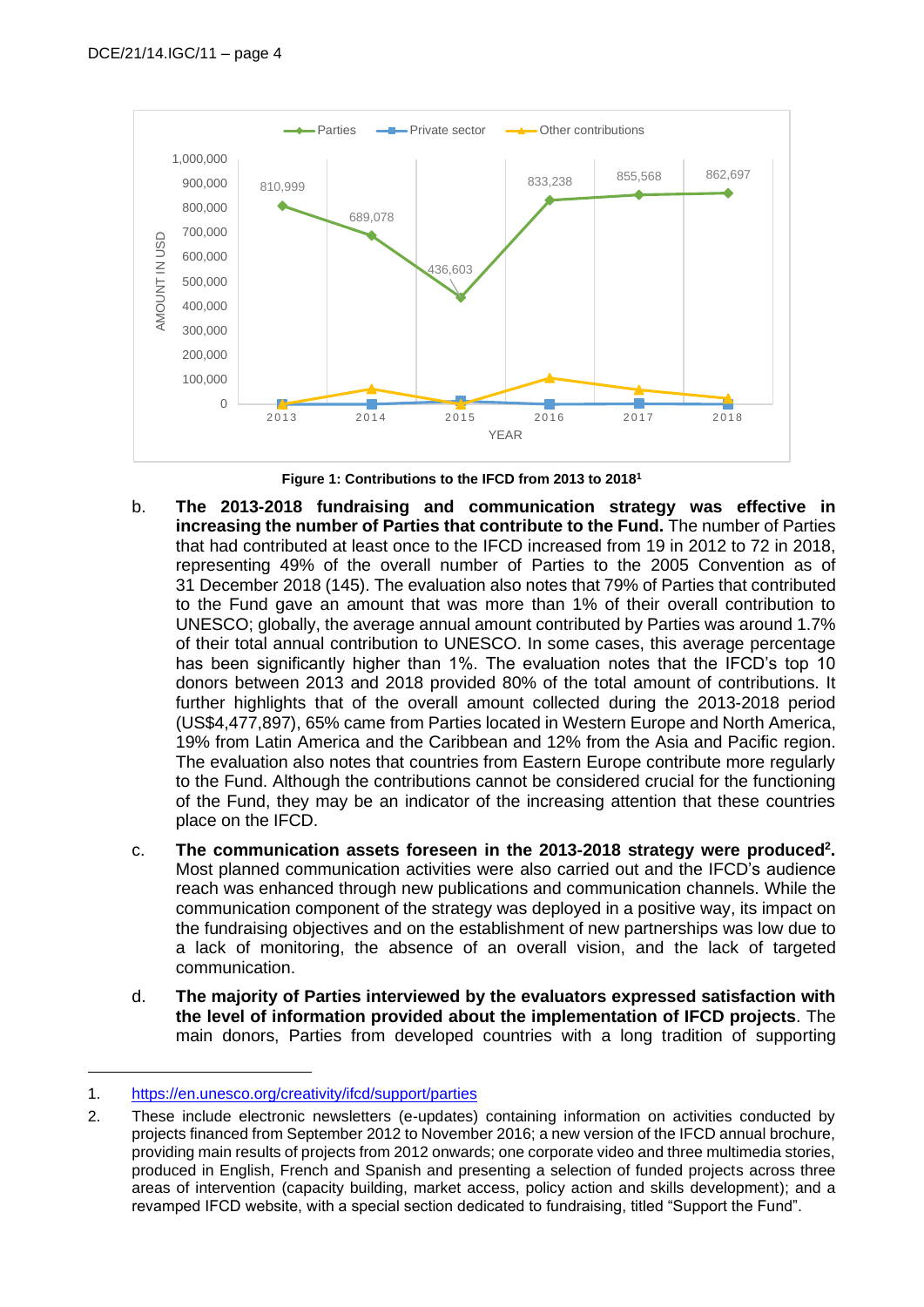creativity and culture and a good understanding of the links between culture and development, identified the IFCD's mission as being in line with their own vision and priorities. In contrast, developing countries were often uncertain about the IFCD's mission and highlighted a lack of transparency in the project selection process<sup>3</sup>.

- e. **Some interviews also revealed that the links between the 2005 Convention's mandate and the projects financed by the IFCD were not clearly understood.** According to the evaluation, this is a result of the communication strategies of the 2005 Convention and the Fund being developed separately with different objectives. Coordination and alignment efforts between the two have been limited as the Secretariat focused mainly on communication around UNESCO's most recent Culture Convention and its specificity and complementarity with its predecessors.
- 11. **Table 1** below summarises the recommendations of the evaluation included in Document DCE/21/14.IGC/INF.11 and which inform the proposed new fundraising and communication strategy 2021-2023.

| Table 1: Main recommendations from the evaluation                                                                                                                                                                                                                                                                                                                                                                                                                                                                                                                       |                                                                                                                                                                                                                                                                                                                                                                                                                                                                                                                                                                                                                                                                                                                                                                        |  |  |  |
|-------------------------------------------------------------------------------------------------------------------------------------------------------------------------------------------------------------------------------------------------------------------------------------------------------------------------------------------------------------------------------------------------------------------------------------------------------------------------------------------------------------------------------------------------------------------------|------------------------------------------------------------------------------------------------------------------------------------------------------------------------------------------------------------------------------------------------------------------------------------------------------------------------------------------------------------------------------------------------------------------------------------------------------------------------------------------------------------------------------------------------------------------------------------------------------------------------------------------------------------------------------------------------------------------------------------------------------------------------|--|--|--|
| of the 2013-2018 fundraising and communication strategy                                                                                                                                                                                                                                                                                                                                                                                                                                                                                                                 |                                                                                                                                                                                                                                                                                                                                                                                                                                                                                                                                                                                                                                                                                                                                                                        |  |  |  |
| <b>Effectiveness</b>                                                                                                                                                                                                                                                                                                                                                                                                                                                                                                                                                    | 1. Resources<br>The implementation of the fundraising strategy requires the recruitment of specialized<br>professional staff. Only dedicated human resources can ensure the constant commitment<br>and the correct utilization of appropriate tools. This provision must be considered an<br>investment and cannot be delayed when planned. The evaluation recommends the<br>recruitment of a Resources Mobilisation Officer <sup>4</sup> following the new strategy's plan.                                                                                                                                                                                                                                                                                           |  |  |  |
|                                                                                                                                                                                                                                                                                                                                                                                                                                                                                                                                                                         | 2. Targeted communication<br>Targeted communication is key to achieving results with different stakeholders.<br>Understanding and analysing the motivation of partners will allow for more diversified and<br>tailored communications tools. Maintaining and nurturing relationships and contacts<br>established during events must be ensured to raise awareness and interest in the Fund's<br>activities and fundraising. For this reason, it is recommended that the process involve high-<br>level IFCD staff in order to strengthen relationships with corporate partners.                                                                                                                                                                                        |  |  |  |
| Efficiency                                                                                                                                                                                                                                                                                                                                                                                                                                                                                                                                                              | 3. Business plan<br>The evaluation recommends the adoption of a specific Business Plan for the IFCD. A format<br>compatible with UNESCO's administrative rules must be found and developed, even if<br>developed by a specialized consultancy. It is recommended to plan on a multi-annual basis<br>and to make the necessary adjustments at the financial level.<br>4. Monitoring<br>An efficient monitoring system was already envisaged in the previous strategy. It is<br>important to establish clear implementation procedures and an effective decisional flow that<br>allows for a quick verification and reorientation. The new strategy must provide a set of<br>SMART indicators, while the Secretariat must ensure that the flow and update of information |  |  |  |
| is continuous and efficient. Any deviation from the plan will then be quickly analysed and<br>remedial measures will be adopted in due time.<br>5. Added value and tailored communication<br>The Fund became operational in 2010. It is therefore no longer sufficient to communicate<br>Impact<br>about its existence alone. Communications must now focus on its added value in the field<br>of culture, leveraging the UNESCO brand and the credibility drawn from selected<br>implemented projects. Communications tailored to the needs and priorities of specific |                                                                                                                                                                                                                                                                                                                                                                                                                                                                                                                                                                                                                                                                                                                                                                        |  |  |  |

<sup>3.</sup> It should be noted that the evaluators were able to collect information from only six Parties to the Convention, equally distributed among developed and developing countries.

<sup>4.</sup> This recommendation is aligned with the evaluation of the Fund's human resources, which the Committee requested in 2018 (Decision [12.IGC 6\)](https://en.unesco.org/creativity/sites/creativity/files/12igc_decisions_en.pdf) and was conducted by an external expert in 2019-2020.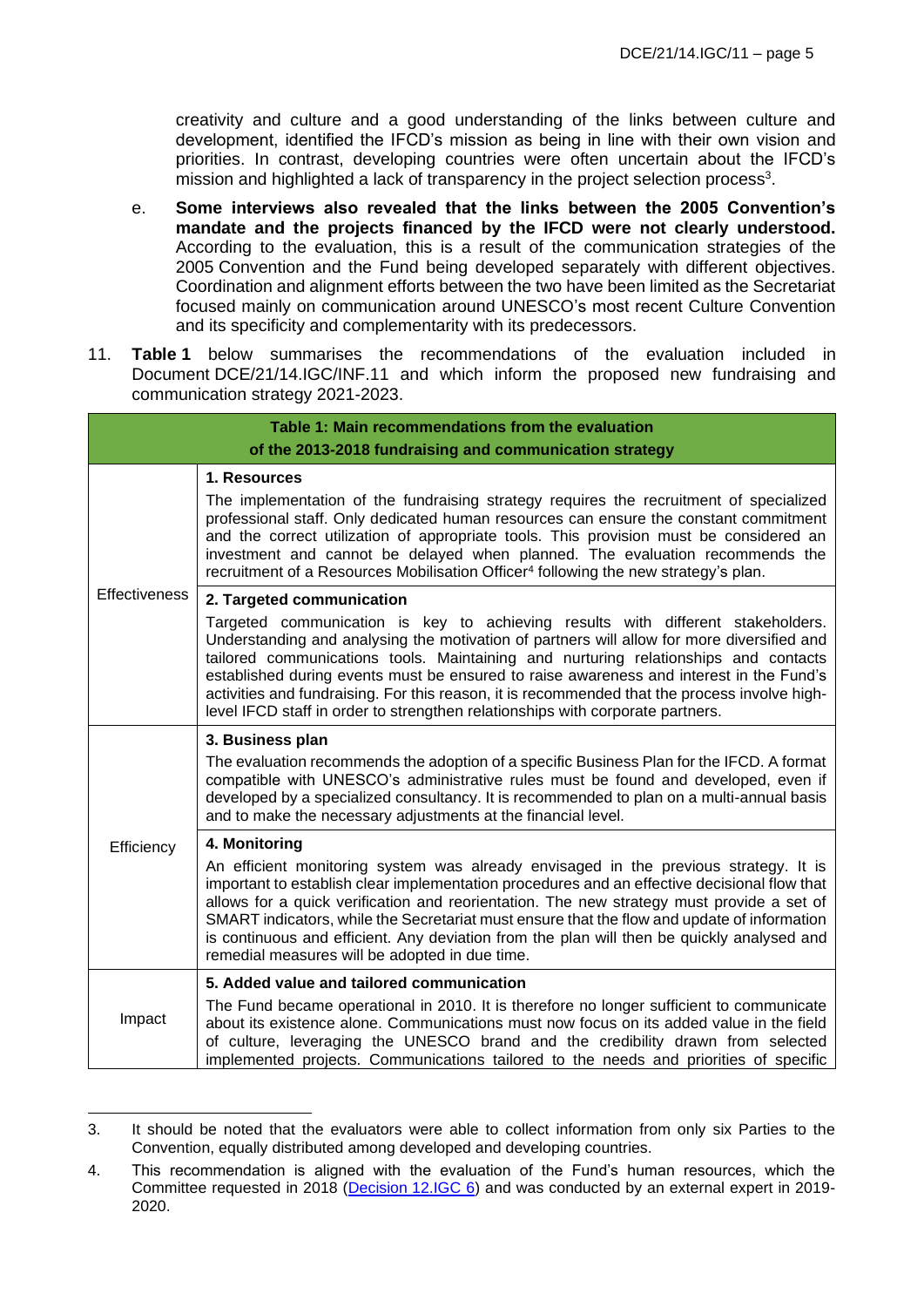| Table 1: Main recommendations from the evaluation<br>of the 2013-2018 fundraising and communication strategy |                                                                                                                                                                                                                                                                                                                                                                                                                                                                                                                                                                                                                                                                                                                                                                                                                                                                                                                    |  |  |  |
|--------------------------------------------------------------------------------------------------------------|--------------------------------------------------------------------------------------------------------------------------------------------------------------------------------------------------------------------------------------------------------------------------------------------------------------------------------------------------------------------------------------------------------------------------------------------------------------------------------------------------------------------------------------------------------------------------------------------------------------------------------------------------------------------------------------------------------------------------------------------------------------------------------------------------------------------------------------------------------------------------------------------------------------------|--|--|--|
|                                                                                                              | targets is desired. Further exploration of new communication channels will also increase<br>audiences and maximize the impact of the strategy.                                                                                                                                                                                                                                                                                                                                                                                                                                                                                                                                                                                                                                                                                                                                                                     |  |  |  |
|                                                                                                              | 6. Increase synergies with the 2005 Convention<br>Since the 2005 Convention was adopted, the notion of diverse cultural expressions and<br>modes of communication have evolved. A revision of the IFCD's mandate with respect to<br>an evolving context of the cultural and creative industries is mandatory. It will help support<br>further synergies between the IFCD and the 2005 Convention. The promotion of more<br>synergies at the institutional level, as well as better understanding of the respective roles of<br>the IFCD and 2005 Convention in the workflow, can also promote the development of a<br>shared vision of the Fund, which is lacking today.                                                                                                                                                                                                                                           |  |  |  |
| Sustainability                                                                                               | 7. Better communication with Parties<br>As Parties to the 2005 Convention will remain the IFCD's most important stakeholders,<br>specific attention must be paid in order to improve the performance of the strategy. The<br>approach must be further tailored at the individual level, identifying the specific strengths<br>and weaknesses of each partner. The priorities of developed countries must be investigated<br>and the links between the Fund and the Sustainable Development Goals must be promoted.<br>Emerging countries are an important target for the IFCD's communication activities, and<br>tailored messages should be developed to meet their expectations. Developing countries<br>must be the core of the Fund's commitment and specific investigations about their interests<br>in the cultural sector must be conducted to establish partnerships based on their drivers for<br>action. |  |  |  |

# **III. New fundraising and communication strategy (2021-2023)**

- 12. The new strategy's **objective is to double annual contributions to the IFCD over three years, from the current average of around US\$900,000<sup>5</sup> per annum to an average of US\$1,800,000 per annum.** In addition, it seeks to find ways to make that income more predictable, which will allow for more advanced planning. The evaluation of the 2013-2018 fundraising and communication strategy noted that the IFCD is the only Fund within UNESCO to have a strategy specifically approved for its fundraising. This specificity can be seen as an opportunity to further mobilise the donor community and to diversify the donor base.
- 13. The starting point of the 2021-2023 fundraising strategy is the "**fundraising triangle.**" It focuses on three distinct outputs in order to consolidate the IFCD's existing donor base, increase its visibility and reach a broader range of donors:
	- a. **Output 1**: **Audience.** Pertinent audiences are identified, and appropriate activities are implemented to reach those audiences.
	- b. **Output 2**: **Products**. Communication assets and tools are produced for targeted audiences in order to build sustainable relationships.
	- c. **Output 3**: **Channels**. Communication channels are created through which these products can be delivered.
- 14. The 2021-2023 fundraising strategy identifies four potential categories of contributors to the IFCD: (1) UNESCO Member States, (2) corporate partners, (3) high-net worth individuals (HNWI), and (4) foundations. It proposes a targeted approach including activities for each type of potential donor, as well as tailored communication tools and assets in order to build sustainable relationships with existing contributors and to appeal to potential donors (Annex I).
- 15. Between 2021 and 2023, the fundraising strategy aims to raise the level of contributions to US\$1,800,000 per annum. As it anticipates that the **IFCD's primary source of income will**

<sup>5.</sup> US\$900,000 is an indicative amount used by the contractors who drafted the new fundraising and communication strategy. The average amount of contributions received from 2016 to 2019 is US\$874,527.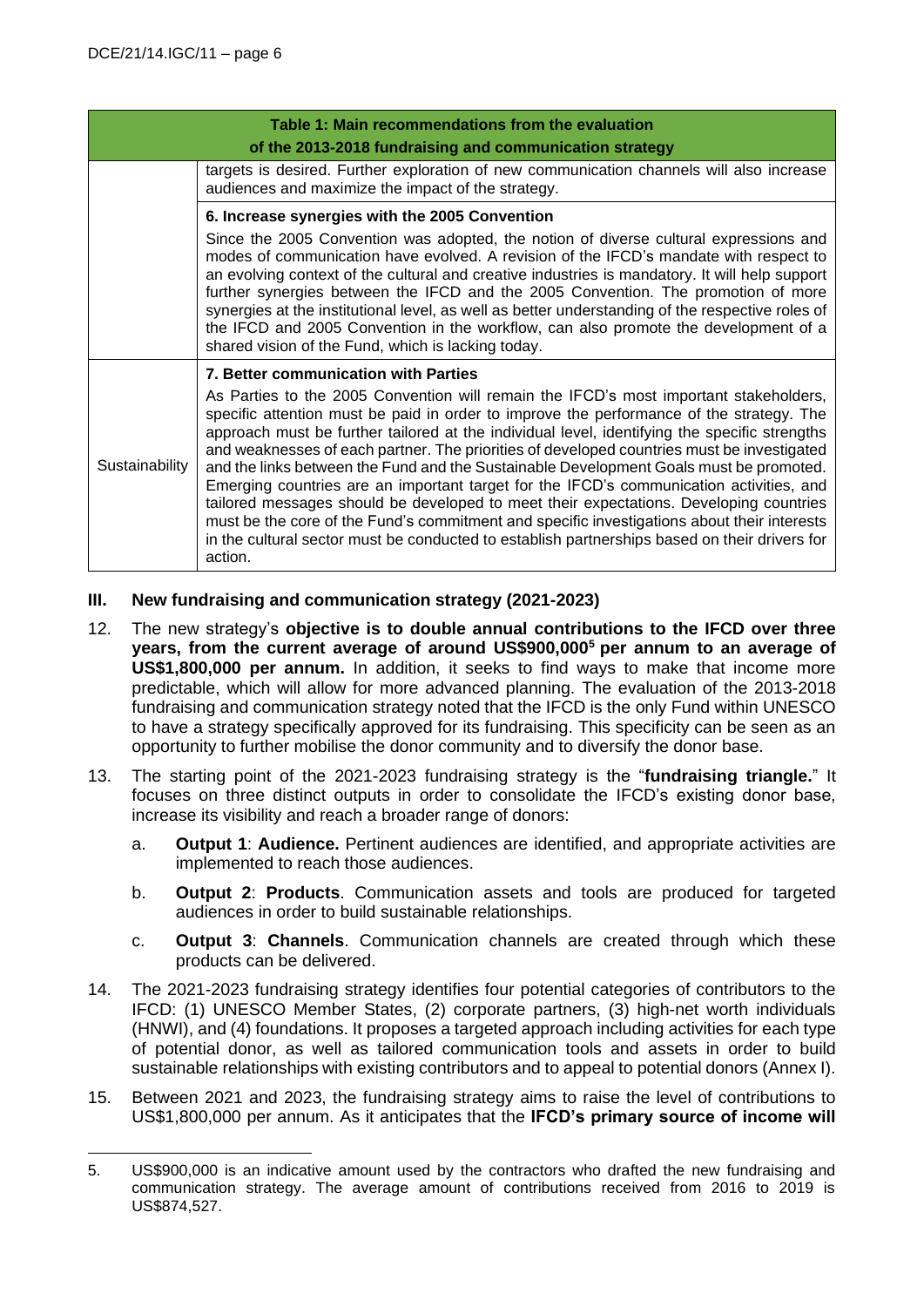**remain voluntary contributions from Parties over the next three years**, it focuses mainly on mobilizing them. The strategy also seeks to **diversify the IFCD's fundraising base** to encompass support from wealthy individuals and corporate partners. It is estimated that this income will be relatively low over the implementation period (around 11% of total contributions by 2023), but that on a longer timescale (8-10 years), the gap could close.

- 16. The complementary communication strategy aims to reinforce and support the new fundraising strategy through tailored communication assets and products. It proposes to move away from generic communications and to focus on fundraising-oriented communications, by putting greater emphasis on projects, impact stories, beneficiaries and the difference made by the donor's commitment. While the focus of messages should vary from audience to audience, the strategy stresses that the overarching theme and voice should remain constant and focus on "**why the 2005 Convention matters and how the IFCD contributes to its objectives**". This consistency is important to achieve a coherent vision of the IFCD's mission, while allowing for more customized messages with clear calls to action in order to raise funds.
- 17. The communication strategy proposes to build on existing communication assets and products (e-updates, videos and testimonials from beneficiaries, 1% appeal letter from UNESCO's Director-General) and to develop additional strategic assets in order to increase the Fund's appeal to existing and potential donors<sup>6</sup>.
	- a. **Appeal letter**: New versions of the 1% letter are proposed and should target two different audiences. One should be addressed to regular donors and personalized, while the other – also personalized as far as possible – should be addressed to potential/new contributors and emphasize the links between culture and development.
	- b. **Case for Support**: The Case for Support is a brochure that sets out the *case* for why someone should *support* the IFCD. It should provide an overview of the Fund's work. It can also be personalized/updated to include details on specific projects. Going beyond storytelling, the Case for Support focuses on the impact of the IFCD on the ground. It should engage the reader and meet the expectations of targeted Parties. It should set out why the 2005 Convention matters, what it is trying to achieve and how the IFCD is contributing to its objectives.

# **IV. Conclusions**

- 18. Thanks to the activities and communication materials produced in the framework of the 2013- 2018 fundraising and communication strategy, the IFCD has become a well-known Fund in the cultural sector, especially amongst civil society organizations in developing countries. Unfortunately, the lack of dedicated human and financial resources meant that the 2013-2018 fundraising and communication strategy failed to achieve its expected results, with contributions remaining at the baseline level (US\$800,000 per annum), with almost no contributions from the private sector or philanthropists. It is indeed indispensable to strengthen and consolidate the IFCD income base.
- 19. The 2021-2023 fundraising and communication strategy builds on the successes and shortcomings of the 2013-2018 fundraising and communication strategy and mainly targets Parties to the 2005 Convention. Its effective implementation will depend on the full engagement and commitment of Parties, the Secretariat and the 2005 Convention's stakeholders, including past IFCD beneficiaries. It will be supported by tailored communication tools and products that will appeal to the Fund's various audiences.
- 20. If the IFCD is to live up to its mandate of fostering the emergence of dynamic cultural sectors in developing countries and leading structural change, the fundraising for the IFCD must be embraced by all concerned stakeholders – the Secretariat, IFCD project managers and beneficiaries, non-governmental organizations working in the cultural and creative industries and the private sector and most of all Parties. With the new fundraising and communication

<sup>6.</sup> An overview of the 1% contribution to UNESCO's regular programme of Parties to the Convention as of 28 February 2020 is included in Annex II.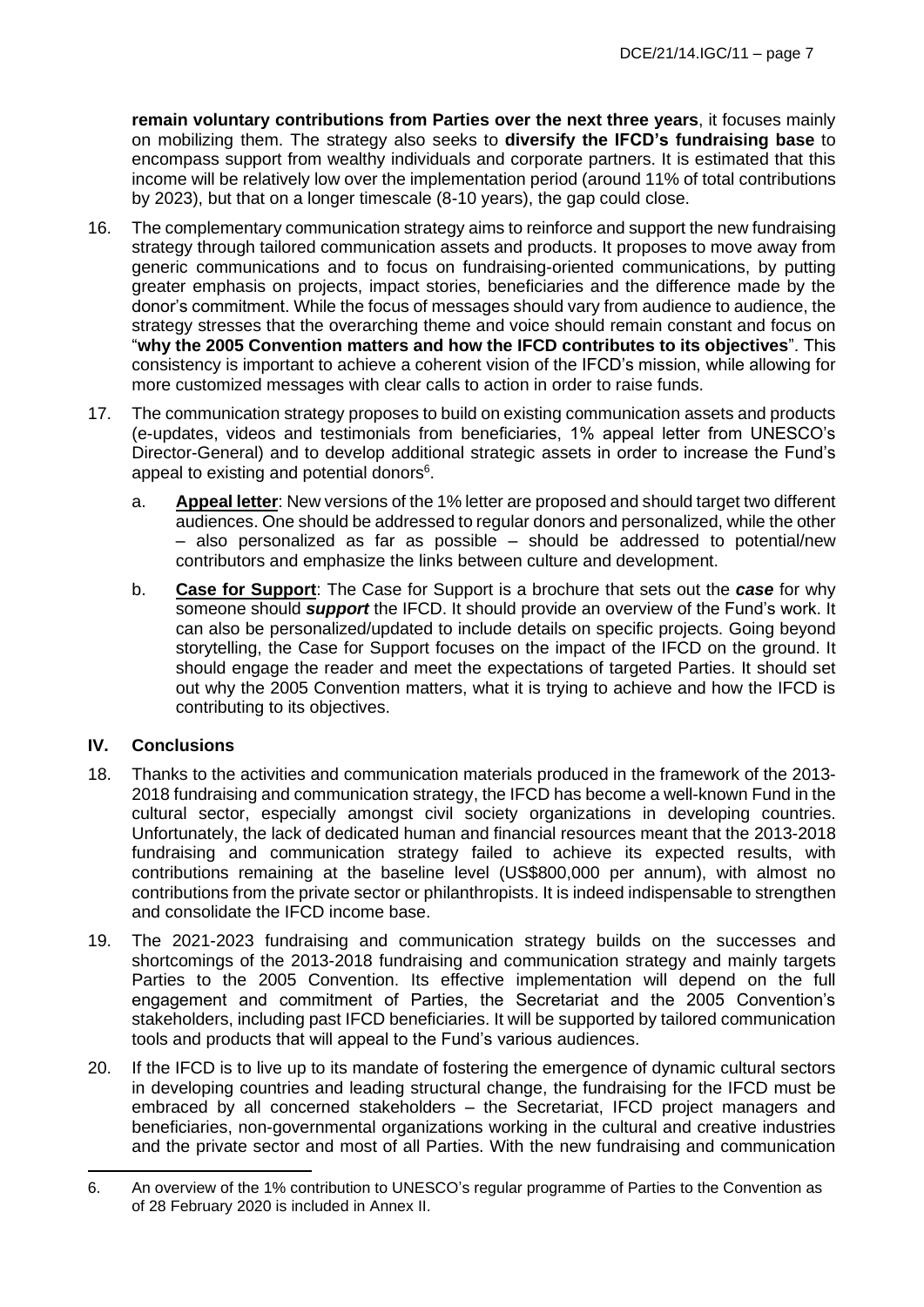strategy for the next three years, the Secretariat can seize the 2021 International Year of Creative Economy for Sustainable Development to double its actions to raise the visibility of the IFCD with a view to increasing the level of voluntary contributions, within the limits of the Secretariat's human resources.

21. The Committee may wish to adopt the following decision:

# **DRAFT DECISION 14.IGC 11**

*The Committee,*

- *1. Having examined Document DCE/21/14.IGC/11 and its Annex, as well as document DCE/21/14.IGC/INF.11;*
- *2. Recalling Decisions 6.IGC 6, 12.IGC 5b and 12.IGC 6;*
- *3. Takes note of the results of the external evaluation of the International Fund for Cultural Diversity fundraising and communication strategy (2013-2018);*
- *4. Adopts the new fundraising and communication strategy (2021-2023) included in document DCE/21/14.IGC/INF.11 and further takes note of the recommendations of the external evaluation for its implementation, and in particular of the need to have at least one Resource Mobilization Officer for the International Fund for Cultural Diversity within the Secretariat for the duration of the strategy;*
- *5. Requests the Director-General to issue, in 2021, a new call for contributions to all Parties to the 2005 Convention, tailored, within the limits of the Secretariat's human resources, to different audiences and taking in account the new strategy adopted;*
- *6. Also requests the Secretariat to report on the progress made in the implementation of the fundraising and communication strategy (2021-2023) in the narrative report of the International Fund for Cultural Diversity (2020-2021) to be submitted to it at its fifteenth session;*
- *7. Further requests the Secretariat to take into account the resources needed to implement the strategy in the preparation of the provisional budget of the International Fund for Cultural Diversity for the period 2022-2023, to be submitted to it at its fifteenth session.*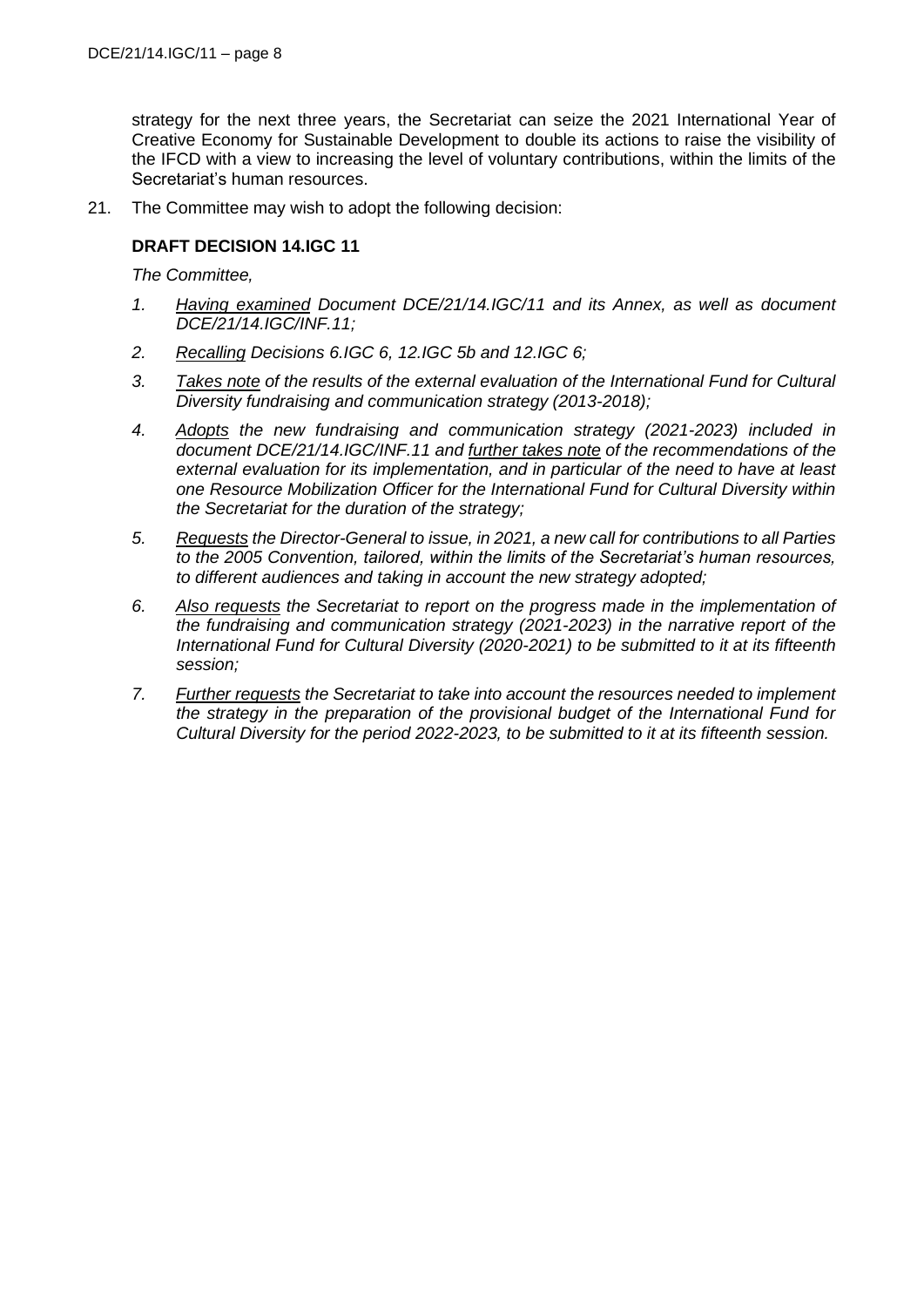| <b>Annex I: Proposed Communication Assets</b> |  |
|-----------------------------------------------|--|
|-----------------------------------------------|--|

| <b>Target Audience</b>                 | <b>Tool</b>                         | <b>Channel</b>                                                                                     | <b>Aims</b>                                                                                     | <b>Relevant Action</b>                                                                                                                                                                                                                                                                                                                                                                                                                                                                                                                                                                                               | <b>Key messages</b>                                                                                                                                          |
|----------------------------------------|-------------------------------------|----------------------------------------------------------------------------------------------------|-------------------------------------------------------------------------------------------------|----------------------------------------------------------------------------------------------------------------------------------------------------------------------------------------------------------------------------------------------------------------------------------------------------------------------------------------------------------------------------------------------------------------------------------------------------------------------------------------------------------------------------------------------------------------------------------------------------------------------|--------------------------------------------------------------------------------------------------------------------------------------------------------------|
| Parties that have<br>never contributed | Your 1%<br>Counts for<br>Creativity | Annual letter<br>Face-to-face<br>meetings if viable<br>(given level of<br>contribution)<br>Website | Persuade new donors to give 1% of<br>their total contribution to UNESCO's<br>budget to the IFCD | Year 1:<br>Establish in-house<br>$\bullet$<br>resource mobilization<br>capacity<br>Create an IFCD<br><b>Communications Flow</b><br>Process<br>Update online<br>communication<br>Update "Your 1%"<br>$\bullet$<br>initiative<br>Year 2:<br><b>Communication Flow</b><br>$\bullet$<br>process continues<br>Administrative /<br>$\bullet$<br>Communications<br>support established<br>Group of influential<br>$\bullet$<br>champions recruited<br>"Your 1%" initiative<br>continues<br>Update online<br>communication<br>Year 3:<br><b>Communication Flow</b><br>Process continues<br>"Your 1%" initiative<br>continues | "Many donors choose to give<br>1% of their total contribution to<br><b>UNESCO's Budget"</b><br>"Your 1% will enable us to "<br>"Act with us for real change" |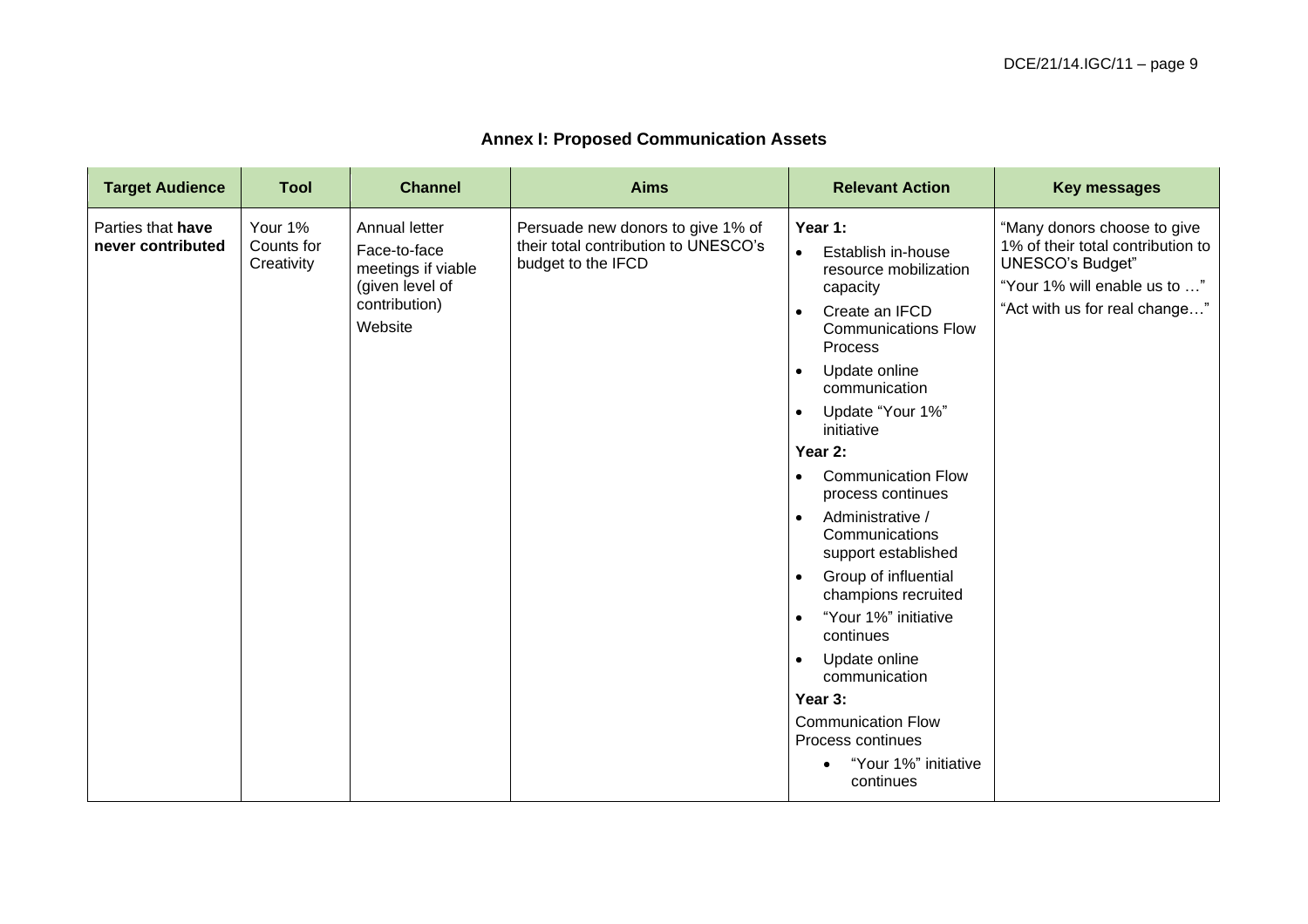#### DCE/21/14.IGC/11 – page 10 Annex I

| <b>Target Audience</b>                                     | <b>Tool</b>      | <b>Channel</b>                                   | <b>Aims</b>                                                                                                                                                     | <b>Relevant Action</b>                                                                                                                                                                                                                                                                                                                                                                                                                                                                                                                                                                                                                         | <b>Key messages</b>                                                                                                                                                                                                                        |
|------------------------------------------------------------|------------------|--------------------------------------------------|-----------------------------------------------------------------------------------------------------------------------------------------------------------------|------------------------------------------------------------------------------------------------------------------------------------------------------------------------------------------------------------------------------------------------------------------------------------------------------------------------------------------------------------------------------------------------------------------------------------------------------------------------------------------------------------------------------------------------------------------------------------------------------------------------------------------------|--------------------------------------------------------------------------------------------------------------------------------------------------------------------------------------------------------------------------------------------|
| Parties that are<br>regular<br>contributors to the<br>Fund | 1% and<br>beyond | <b>Annual Letter</b><br>Face-to-face<br>meetings | Ask those already giving 1% to<br>increase their contribution and ask<br>UNESCO's largest donors that do not<br>contribute to the IFCD to consider<br>doing so. | Year 1:<br>Establish in-house<br>$\bullet$<br>resource mobilization<br>capacity<br>Create an IFCD<br>$\bullet$<br><b>Communications Flow</b><br>Process<br>Update online<br>communication<br>Update "Your 1%"<br>$\bullet$<br>initiative<br>Year 2:<br><b>Communication Flow</b><br>$\bullet$<br>process continues<br>Administrative /<br>$\bullet$<br>Communications<br>support established<br>Group of influential<br>$\bullet$<br>champions recruited<br>"Your 1%" initiative<br>continues<br>Update online<br>communication<br>Year 3:<br><b>Communication Flow</b><br>$\bullet$<br>Process continues<br>"Your 1%" initiative<br>continues | "Many of our most valued<br>supporters choose to give<br>more than the minimum<br>recommended 1%"<br>"Increasing your contribution<br>will enable us to"<br>"Together, we are key players<br>for real change, investing in<br>creativity " |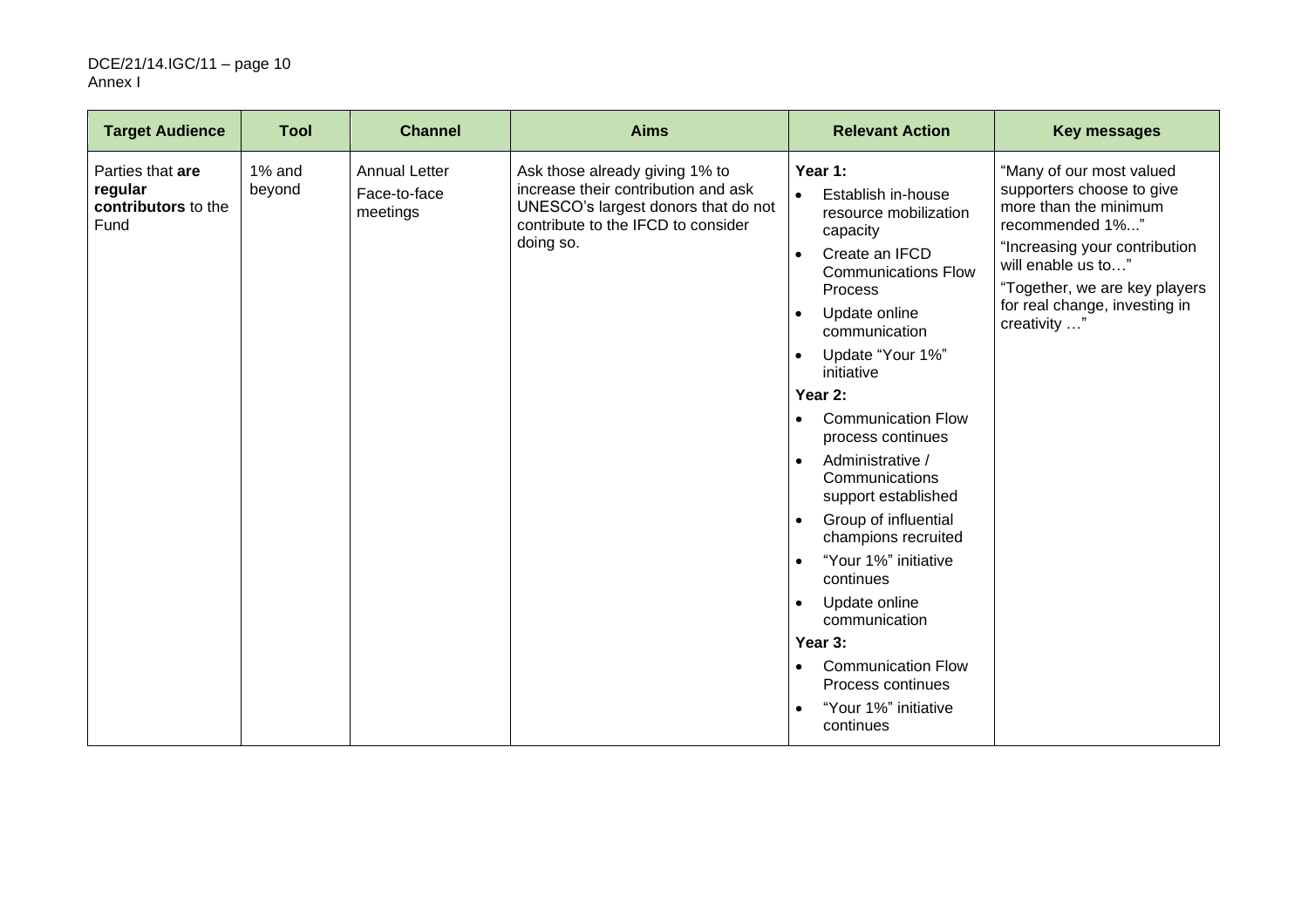# **Annex II 1% contribution to UNESCO's regular programme of Parties to the Convention as of 28 February 2020**

| <b>Member States</b>               | <b>Estimated</b><br>amount of<br>contribution in<br>\$US |
|------------------------------------|----------------------------------------------------------|
| Afghanistan                        | 236                                                      |
| Albania                            | 262                                                      |
| Algeria                            | 4,660                                                    |
| Andorra                            | 157                                                      |
| Angola                             | 262                                                      |
| Antigua and Barbuda                | 79                                                       |
| Argentina                          | 30,921                                                   |
| Armenia                            | 236                                                      |
| Australia                          | 74,672                                                   |
| Austria                            | 22,883                                                   |
| Azerbaijan                         | 1,649                                                    |
| Bahamas                            | 602                                                      |
| Bangladesh                         | 262                                                      |
| <b>Barbados</b>                    | 236                                                      |
| <b>Belarus</b>                     | 1,649                                                    |
| Belgium                            | 27,753                                                   |
| <b>Belize</b>                      | 26                                                       |
| <b>Benin</b>                       | 105                                                      |
| Bolivia, Plurinational<br>State of | 550                                                      |
| Bosnia and Herzegovina             | 419                                                      |
| <b>Brazil</b>                      | 99,624                                                   |
| <b>Bulgaria</b>                    | 1,545                                                    |
| <b>Burkina Faso</b>                | 105                                                      |
| <b>Burundi</b>                     | 26                                                       |
| Cambodia                           | 209                                                      |
| Cameroon                           | 445                                                      |
| Canada                             | 92,371                                                   |
| Central African Republic           | 26                                                       |
| Chad                               | 131                                                      |
| Chile                              | 13,746                                                   |
| China                              | 405,643                                                  |
| Colombia                           | 9,740                                                    |
| Comoros                            | 26                                                       |

| <b>Member States</b>                | <b>Estimated</b><br>amount of<br>contribution in<br>\$US |
|-------------------------------------|----------------------------------------------------------|
| Congo                               | 209                                                      |
| Costa Rica                          | 2,095                                                    |
| Côte d'Ivoire                       | 445                                                      |
| Croatia                             | 2,592                                                    |
| Cuba                                | 2,697                                                    |
| Cyprus                              | 1,204                                                    |
| Czechia                             | 10,499                                                   |
| Democratic Republic of<br>the Congo | 262                                                      |
| Denmark                             | 18,720                                                   |
| Djibouti                            | 26                                                       |
| Dominica                            | 26                                                       |
| Dominican Republic                  | 1,780                                                    |
| Ecuador                             | 2,697                                                    |
| Egypt                               | 6,284                                                    |
| El Salvador                         | 419                                                      |
| <b>Equatorial Guinea</b>            | 550                                                      |
| Estonia                             | 1,309                                                    |
| Eswatini                            | 79                                                       |
| Ethiopia                            | 262                                                      |
| Finland                             | 14,217                                                   |
| France                              | 149,580                                                  |
| Gabon                               | 497                                                      |
| Gambia                              | 26                                                       |
| Georgia                             | 262                                                      |
| Germany                             | 205,793                                                  |
| Ghana                               | 497                                                      |
| Greece                              | 12,358                                                   |
| Grenada                             | 26                                                       |
| Guatemala                           | 1,204                                                    |
| Guinea                              | 105                                                      |
| Guyana                              | 79                                                       |
| Haiti                               | 105                                                      |
| Honduras                            | 314                                                      |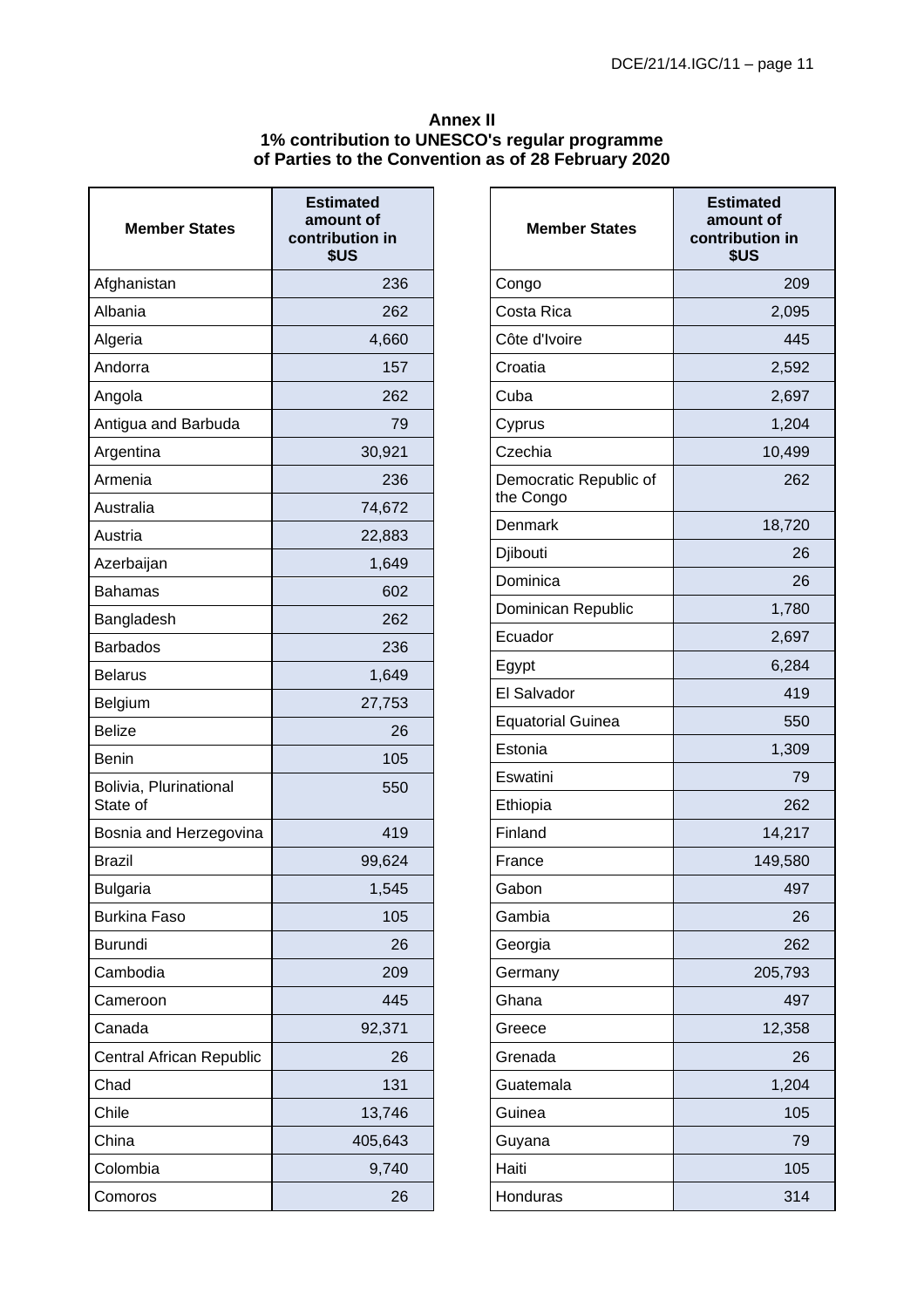| <b>Member States</b>                | <b>Estimated</b><br>amount of<br>contribution in<br>\$US |
|-------------------------------------|----------------------------------------------------------|
| Hungary                             | 6,965                                                    |
| Iceland                             | 943                                                      |
| India                               | 28,172                                                   |
| Indonesia                           | 18,354                                                   |
| Iraq                                | 4,372                                                    |
| Ireland                             | 12,541                                                   |
| Italy                               | 111,746                                                  |
| Jamaica                             | 262                                                      |
| Jordan                              | 707                                                      |
| Kenya                               | 812                                                      |
| Kuwait                              | 8,509                                                    |
| Lao People's<br>Democratic Republic | 157                                                      |
| Latvia                              | 1,597                                                    |
| Lesotho                             | 26                                                       |
| Lithuania                           | 2,409                                                    |
| Luxembourg                          | 2,252                                                    |
| Madagascar                          | 131                                                      |
| Malawi                              | 79                                                       |
| Mali                                | 131                                                      |
| Malta                               | 576                                                      |
| Mauritania                          | 79                                                       |
| <b>Mauritius</b>                    | 367                                                      |
| Mexico                              | 43,646                                                   |
| Monaco                              | 367                                                      |
| Mongolia                            | 157                                                      |
| Montenegro                          | 131                                                      |
| Morocco                             | 1,859                                                    |
| Mozambique                          | 131                                                      |
| Namibia                             | 314                                                      |
| Netherlands                         | 45,819                                                   |
| New Zealand                         | 9,845                                                    |
| Nicaragua                           | 157                                                      |
| Niger                               | 79                                                       |
| Nigeria                             | 8,457                                                    |
| Niue                                | 26                                                       |
| North Macedonia                     | 236                                                      |

| <b>Member States</b>                | <b>Estimated</b><br>amount of<br>contribution in<br>\$US |
|-------------------------------------|----------------------------------------------------------|
| Norway                              | 25,475                                                   |
| Oman                                | 3,875                                                    |
| Palestine                           | 262                                                      |
| Panama                              | 1,519                                                    |
| Paraguay                            | 550                                                      |
| Peru                                | 5,132                                                    |
| Poland                              | 27,099                                                   |
| Portugal                            | 11,834                                                   |
| Qatar                               | 9,530                                                    |
| Republic of Korea                   | 76,610                                                   |
| Republic of Moldova                 | 105                                                      |
| Romania                             | 6,703                                                    |
| Rwanda                              | 105                                                      |
| <b>Saint Kitts and Nevis</b>        | 26                                                       |
| Saint Lucia                         | 26                                                       |
| Saint Vincent and the<br>Grenadines | 26                                                       |
| Samoa                               | 26                                                       |
| Senegal                             | 236                                                      |
| Serbia                              | 943                                                      |
| Seychelles                          | 79                                                       |
| Slovakia                            | 5,158                                                    |
| Slovenia                            | 2,566                                                    |
| South Africa                        | 9,190                                                    |
| South Sudan                         | 209                                                      |
| Spain                               | 72,525                                                   |
| Sudan                               | 262                                                      |
| Sweden                              | 30,607                                                   |
| Switzerland                         | 38,881                                                   |
| Syrian Arab Republic                | 367                                                      |
| Tajikistan                          | 131                                                      |
| <b>Timor-Leste</b>                  | 79                                                       |
| Togo                                | 79                                                       |
| <b>Trinidad and Tobago</b>          | 1,361                                                    |
| Tunisia                             | 838                                                      |
| <b>Turkey</b>                       | 46,317                                                   |